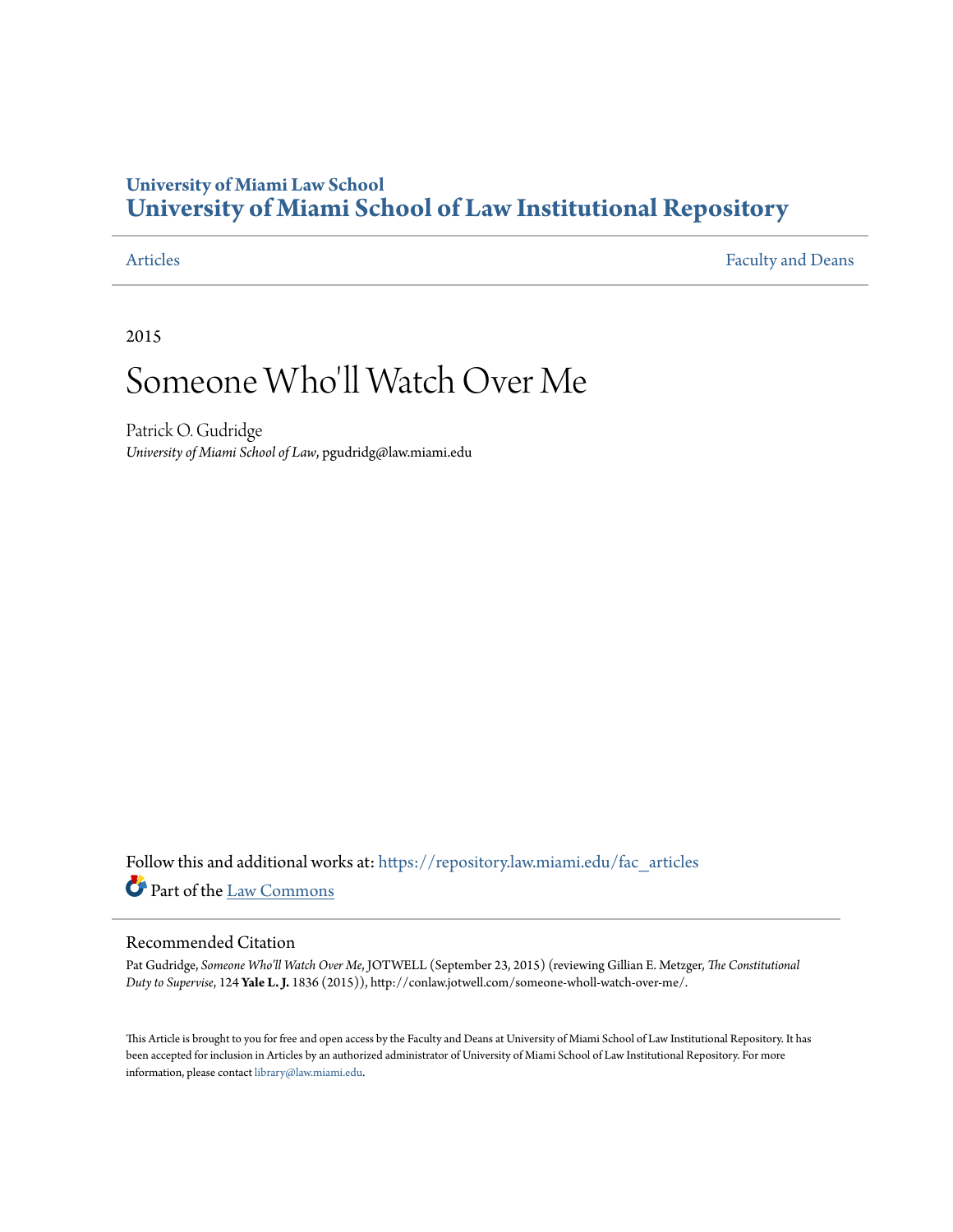# **Someone Who'll Watch Over Me**

http://conlaw.jotwell.com/someone-wholl-watch-over-me/ Gillian E. Metzger, *The Constitutional Duty to Supervise*, 124 Yale L. J. 1836 (2015).



Pat Gudridge

Gillian Metzger is convinced of "[t]he central importance of supervision." "Supervision and other systemic features of governmental administration with which it overlaps **...** are fundamental in shaping how an agency operates and its success in meeting its **...** responsibilities." (P. 1840.) Nonetheless "constitutional law stands largely aloft from the reality of administrative governance, with the Supreme Court refusing to subject systemic features of government operations to constitutional scrutiny." (P. **1841.)** This dissonance preoccupies Metzger's article.

Available lines of thought, we know, lie right at hand. The Article II Take Care Clause jumps out as one beginning. Anti-delegation worries, originating in structural preoccupations, suggest another accessible constitutional skein. Metzger's observations drawing out these threads make for easy reading. **(Pp.** 1874-1904.) The problem, she thinks, lies largely with courts and their adjudicative inhibitions. In both administrative and constitutional law, ideas of review, "cases" and "controversies," parties to disputes, resolution and finality, and so on—all work against thinking through matters of system, supervision, "rightful hierarchy," and so on. Judges are inclined to start with—are prone to hesitating absent—investigations of individual instances. Although she maps possible occasions for taking up questions of supervision directly, Professor Metzger acknowledges that there's not much chance of provoking large-scale change in judicial orientations (and maybe shouldn't be). Her several discussions, here too, are searching and extensive, thoughtful and clear. (P. **1859-70,** 1904-09, 1914-18.)

The article is nonetheless not a ninety-page shrug. Law works itself out, of course, in processes other than adjudication. Metzger identifies good reasons for executive officials and legislators to take firmer hold of the duty to supervise. (P. **1927-32.)** But it may also be enough constitutionally, her readers are led to understand, if judges working within administrative and constitutional law put to use the idea of the duty to supervise as something like an "aside" (not Metzger's own word; see the new compilation edited **by** Jason Potts and Daniel Stout, *Theory Aside).* Professor Metzger writes with quiet, dry wit:

Administrative law **...** offers an important means **by** which courts could require agencies to pay greater attention to their supervisory obligations without assuming responsibility for enforcing those obligations in the first instance. The vehicle would be the standard **APA** challenge to agency action as arbitrary and capricious.... (P. **1919.)**

Appearance and action, she thinks, do not always (and seemingly need not) proceed in parallel in administrative law: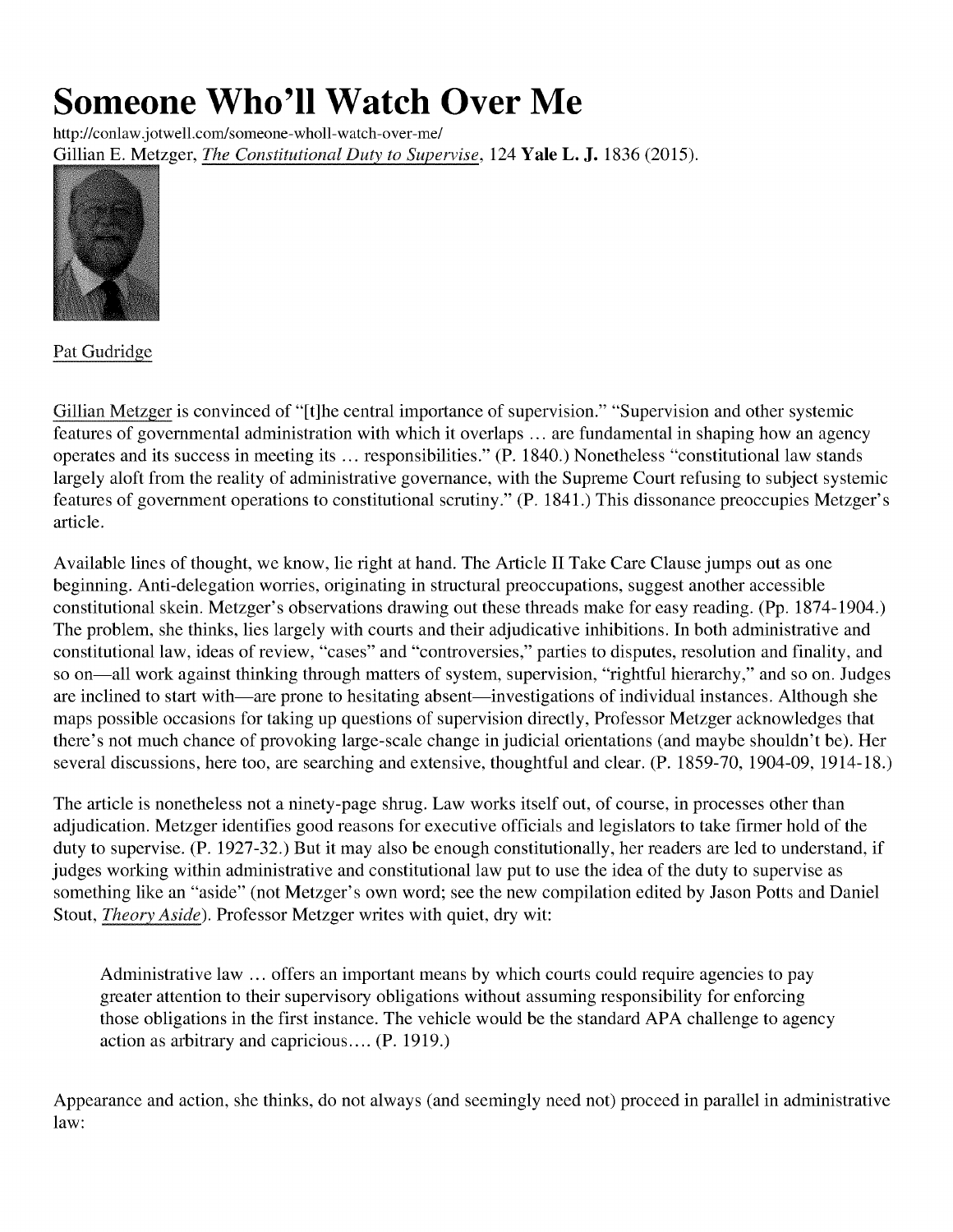**...** [A]n administrative law approach to the duty to supervise would require changes in current administrative law doctrines.... Notably, however, courts often appear to respond to presidential involvement in their application of administrative law scrutiny without being open about doing so or offering a justification for their approach. As a result, although acknowledging the duty to supervise might entail changes in stated doctrine with respect to presidential administration, it may not require much change in current administrative-law practice. (P. **1926.)**

Even given all this indirection, even if little would change in administrative law in practice, Metzger stresses that "acknowledging" the duty to supervise would be a marked change. "[I]ncorporating a duty to supervise into administrative law could produce a fundamental reorientation of judicial review of agency action. **...** Rather than targeting specific decisions or actions, judicial review would scrutinize programmatic structures and broader aspects of agency policy and functioning." (P. **1920.)** But this change would be notable mostly from the constitutional perspective.

Failure to articulate administrative law's constitutional underpinnings leads to a false perception of constitutional law as separate and distinct from other forms of law and of agencies having little role as independent constitutional enforcers. Failure to acknowledge the complicated interplay among courts and agencies with respect to constitutional enforcement also makes it difficult to develop an account of the proper bounds of this relationship. **(1912)**

It is not just that making explicit the constitutional law duty to supervise would alter the face of administrative law. Our sense of what constitutional law "is" reshapes itself too.

Constitutional law in the modern administrative state does not have hard edges allowing for a clear demarcation between that which is constitutional and that which is not. Rather, constitutional law today is a porous entity. Constitutional requirements mingle with numerous forms of subconstitutional law, often functioning more as background norms than as direct commands. This means that constitutional implementation will centrally involve other government institutions. It also means that courts will inevitably engage in law creation as they seek to enforce constitutional concerns indirectly. (P. **1933.)**

*Water music! What wonderfully baroque minimalism!* But there is also substantial practical fall-out, Professor Metzger suggests, providing a notable headline example:

Precluding prospective and categorical articulation of immigration enforcement policy and priorities is tantamount to insisting that nonenforcement decisions be made **by** lower-level officials.... Acknowledging a constitutional duty to supervise thus indicates that presidential efforts to direct nonenforcement on a categorical, prospective, and transparent basis can have strong constitutional roots. **...** [E]xecutive-branch implementation of the duty to supervise seems likely to result in greater and more overt instances of presidential direction. (P. **1929.)**

The President as "Great Helmsman" *a la* Mao? Bolingbroke's "Patriot King"? Not quite, of course: "Given that a core part of the duty to supervise is insuring legal accountability, such presidential policies must accord with governing statutory requirements or have a basis in the President's constitutional authority." (P. **1929.)** We